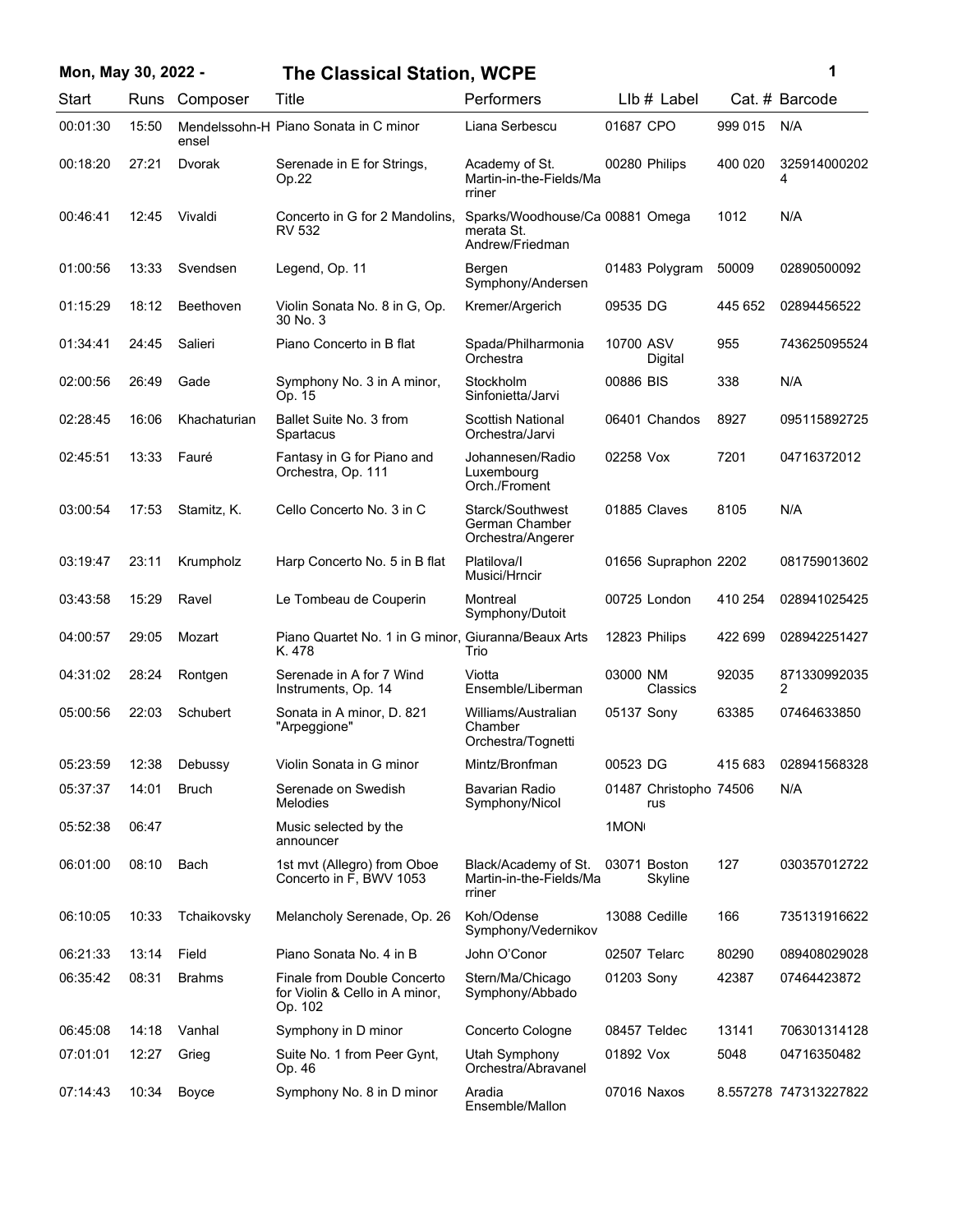| Mon, May 30, 2022 - |       |                     | <b>The Classical Station, WCPE</b>                                         |                                                            |               |                                  |         | 2                     |
|---------------------|-------|---------------------|----------------------------------------------------------------------------|------------------------------------------------------------|---------------|----------------------------------|---------|-----------------------|
| Start               | Runs  | Composer            | Title                                                                      | Performers                                                 |               | LIb # Label                      |         | Cat. # Barcode        |
| 07:26:52            | 08:41 | Haydn               | 1st mvt (Largo/Allegro) from<br>Symphony No. 091 in E flat                 | Austro-Hungarian<br>Haydn<br>Orchestra/Fischer             |               | 02783 Nimbus                     | 5341    | 083603534127          |
| 07:36:48            | 14:07 | Dvorak              | The Noonday Witch, Op. 108                                                 | Royal<br>Concertgebouw/Harno<br>ncourt                     | 05127 Teldec  |                                  | 87      | 3942-244 639842448727 |
| 07:52:10            | 07:16 | Sullivan            | Overture to The Pirates of<br>Penzance                                     | <b>Scottish Chamber</b><br>Orchestra/Faris                 |               | 00719 Nimbus                     | 5066    | 08360350662           |
| 08:01:01            | 03:17 | Sousa               | The Liberty Bell (a march)                                                 | Dallas Wind<br>Symphony/Junkin                             |               | 05814 Reference 94<br>Recordinas |         | 030911109424          |
| 08:05:33            | 12:24 | Smetana             | The Moldau from Ma Vlast (My<br>Fatherland)                                | Slovak<br>Philharmonic/Wordswo<br>rth                      | 04765 Naxos   |                                  |         | 8.550376 730099537629 |
| 08:19:12            | 08:57 | Granados            | <b>Flatteries from Goyescas</b>                                            | Alicia de Larrocha                                         | 02119 RCA     |                                  | 60408   | 090266040827          |
| 08:30:09            | 04:50 | Verdi               | Gloria all' Egitto (Grand March) Alldis Choir/London<br>from Aida          | SO/Leinsdorf                                               | 03111 RCA     |                                  | 60205   | 090266020522          |
| 08:36:14            | 13:14 | Haydn, M.           | Trumpet Concerto in C                                                      | Touvron/Prague<br>Chamber Orchestra                        | 02241 RCA     |                                  | 60858   | 090266085828          |
| 08:50:43            | 08:42 |                     | Music selected by the<br>announcer                                         |                                                            | 1MON          |                                  |         |                       |
| 09:01:15            | 14:43 | Gershwin            | Rhapsody in Blue                                                           | Previn/London<br>Symphony                                  | 00574 EMI     |                                  | 47161   | N/A                   |
| 09:17:13            | 10:28 | Vaughan<br>Williams | English Folk Song Suite                                                    | Academy of St.<br>Martin-in-the-Fields/Ma<br>rriner        | 05584 London  |                                  | 452 707 | 028945270722          |
| 09:29:11            | 30:14 | Strauss, R.         | Le Bourgeois Gentilhomme<br>Suite                                          | Chicago<br>Symphony/Reiner                                 | 00458 RCA     |                                  | 5721    | 07863557212           |
| 10:01:15            | 25:24 | Copland             | Appalachian Spring                                                         | Cincinnati Pops/Kunzel 04142 Telarc                        |               |                                  | 80339   | 089408033926          |
| 10:28:09            | 31:17 | Schumann            | Symphony No. 1 in B flat, Op.<br>38 "Spring"                               | <b>Stuttgart Radio</b><br>Symphony/Marriner                |               | 01634 Capriccio                  | 10063   | 400640810063<br>8     |
| 11:01:16            | 26:17 | Price               | The Mississippi River                                                      | Vienna Radio<br>Symphony/Jeter                             | 13990 Naxos   |                                  |         | 8.559897 636943989722 |
| 11:28:48            | 07:06 | Bach                | 1st mvt (Allegro) from<br>Keyboard Concerto No. 6 in F,<br><b>BWV 1057</b> | Schiff/Chamber<br>Orchestra of Europe                      | 02144 London  |                                  | 425 676 | 028942567627          |
| 11:37:24            | 09:45 | Waldteufel          | Diamond Rain (A Waltz)                                                     | Orchestra of the<br>Vienna People's<br>Opera/Bauer-Theussl | 01139 Philips |                                  | 400 012 | 028940001222          |
| 11:48:24            | 11:01 | Franck              | The Breezes (A Symphonic<br>Poem)                                          | Basel<br>Symphony/Jordan                                   | 01623 Erato   |                                  | 88167   | 326965881672<br>3     |
| 12:01:15            | 06:09 | Williams            | Hymn to the Fallen from Saving Boston<br>Private Ryan                      | Symphony/Tanglewoo<br>d Festival<br>Chorus/Williams        |               | 05042 Dreamwor 50046<br>ks       |         | 600445004627          |
| 12:08:39            | 24:00 | Saint-Saëns         | Carnival of the Animals                                                    | Argerich/Pappano/St.<br>Cecilia soloists                   |               | 13335 Warner<br>Classics         | 55553   | 01902957 190295755553 |
| 12:33:54            | 04:26 | Tchaikovsky         | Introduction: The Lilac Fairy<br>from Sleeping Beauty, Op. 66              | Vienna<br>Philharmonic/Levine                              | 05446 DG      |                                  | 437 806 | 028943778062<br>9     |
| 12:39:50            | 07:20 |                     | Music selected by the<br>announcer                                         |                                                            | 1MON          |                                  |         |                       |
| 12:48:25            | 11:00 | Leclair             | Trio Sonata in D, Op. 2 No. 8                                              | Repast Baroque<br>Ensemble                                 |               | 10244 Repast                     | n/a     | 700261317687          |
| 13:01:15            | 05:21 | Joplin              | Bethena (A Concert Waltz)                                                  | Roy Eaton                                                  | 02096 Sony    |                                  | 62833   | 074646283325          |
| 13:08:06            | 29:25 | Sibelius            | Symphony No. 3 in C, Op. 52                                                | Philharmonia/Ashkena 02843 Decca<br>zy                     |               |                                  | 473 590 | 028947359029          |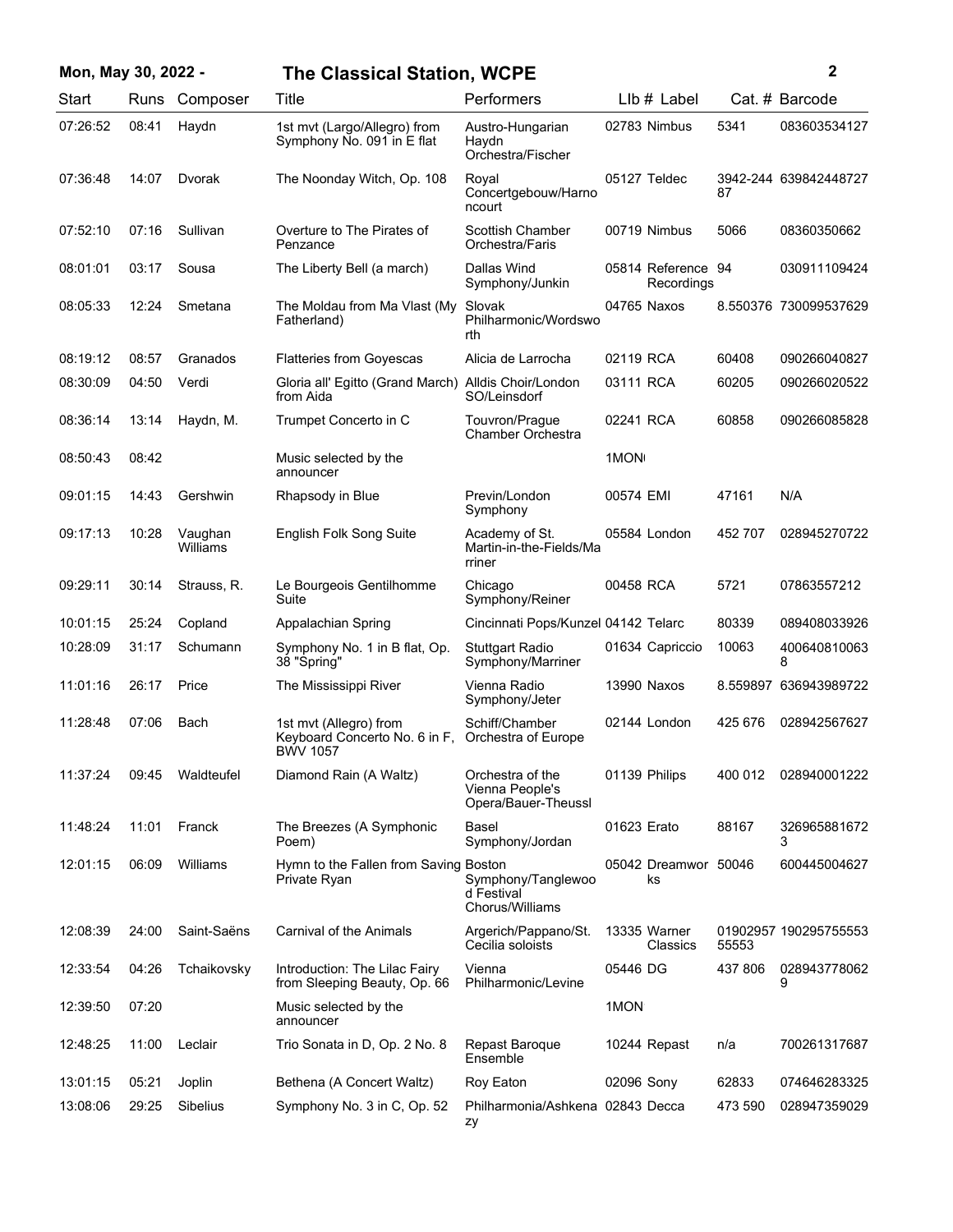| Mon, May 30, 2022 - |       |                        | <b>The Classical Station, WCPE</b>                                                 |                                                                   |            |                                      |              | 3                                           |
|---------------------|-------|------------------------|------------------------------------------------------------------------------------|-------------------------------------------------------------------|------------|--------------------------------------|--------------|---------------------------------------------|
| Start               | Runs  | Composer               | Title                                                                              | Performers                                                        |            | $Llb#$ Label                         |              | Cat. # Barcode                              |
| 13:39:01            | 20:24 | <b>Brahms</b>          | Variations on a Theme by<br>Haydn, Op. 56a                                         | Vienna<br>Philharmonic/Bernstein                                  | 00222 DG   |                                      | 410 083      | 028941008329                                |
| 14:01:15            | 43:33 | Dvorak                 | Symphony No. 9 in E minor,<br>Op. 95 "From the New World"                          | Seattle<br>Symphony/Morlot                                        |            | 12653 Seattle<br>Symphony<br>Media   | 1006         | 855404005065                                |
| 14:46:03            | 05:10 | Frederick the<br>Great | 1st mvt (Allegro) from Flute<br>Concerto No. 3 in C                                | Gallois/C.P.E. Bach<br>Chamber<br>Orch/Schreier                   | 03356 DG   |                                      | 439 895      | 028943989527                                |
| 14:52:43            | 06:42 | Ravel                  | Pavane for a Dead Princess                                                         | Van Cliburn                                                       | 02034 RCA  |                                      | 60414        | 090266041428                                |
| 15:01:15            | 01:08 |                        | <b>TAPS</b>                                                                        | Slaughter                                                         | 02142 RCA  |                                      | 60778        | 090266077823                                |
| 15:03:53            | 03:04 | Ward, S.               | America the Beautiful                                                              | <b>Boston</b><br>Pops/Tanglewood<br>Festival<br>Chorus/Williams   |            | 03875 Philips                        | 454 391      | 028945439129                                |
| 15:08:12            | 51:03 | Elgar                  | Violin Concerto in B minor, Op.<br>61                                              | <b>Barton Pine/BBC</b><br>Symphony/Litton                         | 13356 Avie |                                      | 2375         | 822252237528                                |
| 16:00:30            | 07:51 | <b>Bruch</b>           | Finale from Symphony No. 3 in Hungarian State<br>E, Op. 51                         | Symphony/Honeck                                                   |            | 01272 Marco Polo 8.223104 N/A        |              |                                             |
| 16:09:16            | 07:28 | Adams, H.L.            | Etude in B flat minor from<br><b>Twelve Etudes</b>                                 | Maria Corley                                                      |            | Downk Albany                         | n/a          | n/a                                         |
| 16:17:39            | 09:30 | Weber                  | Concertino in E flat for Clarinet Johnson/English<br>& Orchestra, Op. 26           | Chamber<br>Orchestra/Groves                                       |            | 01198 Musical<br>Heritage<br>Society | 512072       | N/A                                         |
| 16:28:04            | 05:58 | Gottschalk             | Souvenir de Porto Rico                                                             | Burnett                                                           |            | 01912 Amon Ra                        | 32           | 501313330352<br>3                           |
| 16:35:17            | 11:15 | <b>Borodin</b>         | Overture to Prince Igor                                                            | Philharmonia<br>Hungarica/Kohler                                  | 02403 Vox  |                                      | 7202         | 04716372022                                 |
| 16:47:27            | 11:55 | Mozart                 | Symphony No. 9 in C, K. 73                                                         | Academy of Ancient<br>Music/Hogwood                               |            | 00622 L'oiseau<br>Lyre               | 417 518      | 028941751829                                |
| 17:00:37            | 06:13 | Williams               | Summon the Heroes                                                                  | <b>Boston Pops/Williams</b>                                       | 03758 Sony |                                      | 62592        | 074646259221                                |
| 17:07:45            | 13:51 | Sarasate               | Carmen Fantasy, Op. 25                                                             | Josefowicz/Academy<br>of St.<br>Martin-in-the-Fields/Ma<br>rriner |            | 04692 Philips                        | 454 440      | 028945444024                                |
| 17:22:31            | 06:16 | Weiss                  | Pasacaglia from Suite No. 14                                                       | David Russell                                                     |            | 10585 Telarc                         | 33223        | 888072332232                                |
| 17:30:02            | 04:05 | Tomlinson              | Cinderella Waltz                                                                   | Czecho-Slovak Radio<br>Symphony/Tomlinson                         |            |                                      |              | 02124 Marco Polo 8.223413 489103023413<br>0 |
| 17:35:02            | 08:00 | Coates                 | Halcyon Days from The Three<br><b>Elizabeths Suite</b>                             | East of England<br>Orchestra/Nabarro                              | 03718 ASV  |                                      | 2053         | 743625205329                                |
| 17:43:57            | 03:21 | Korngold               | Overture to Captain Blood                                                          | Cincinnati Pops/Kunzel 06515 Telarc                               |            |                                      | 80682        | 089408068225                                |
| 17:48:13            | 11:12 | Bach, C.P.E.           | 1st mvt (Allegro) from Flute<br>Concerto in G                                      | Gallois/C.P.E. Bach<br>Chamber<br>Orch/Schreier                   | 03356 DG   |                                      | 439 895      | 028943989527                                |
| 18:00:40            | 07:34 | Gliere                 | 2nd mvt (Allegro Giocoso) from Czech Radio<br>Symphony No. 2 in C minor,<br>Op. 25 | Symphony/Clark                                                    |            | 01339 Marco Polo 8.223106 N/A        |              |                                             |
| 18:09:09            | 06:43 | Gounod                 | 1st mvt (Allegro molto) from<br>Symphony No. 1 in D                                | Orchestra of the<br>Toulouse<br>Capitole/Plasson                  | 04723 EMI  |                                      | 63949        | 077776394923                                |
| 18:16:47            | 14:22 | Desplat                | Selections from "The King's<br>Speech"                                             | Arch/studio<br>orchestra/Desplat                                  |            | 09766 Decca                          | B001506<br>4 | 602527552866                                |
| 18:32:24            | 07:53 | Grieg                  | Air & Rigaudon from Holberg<br>Suite, Op. 40                                       | Metamorphosen<br>Chamber<br>Orchestra/Yoo                         |            | 04883 Archetype 60105                |              | 701556010528                                |
| 18:41:12            | 07:30 |                        | Music selected by the<br>announcer                                                 |                                                                   | 1MON       |                                      |              |                                             |